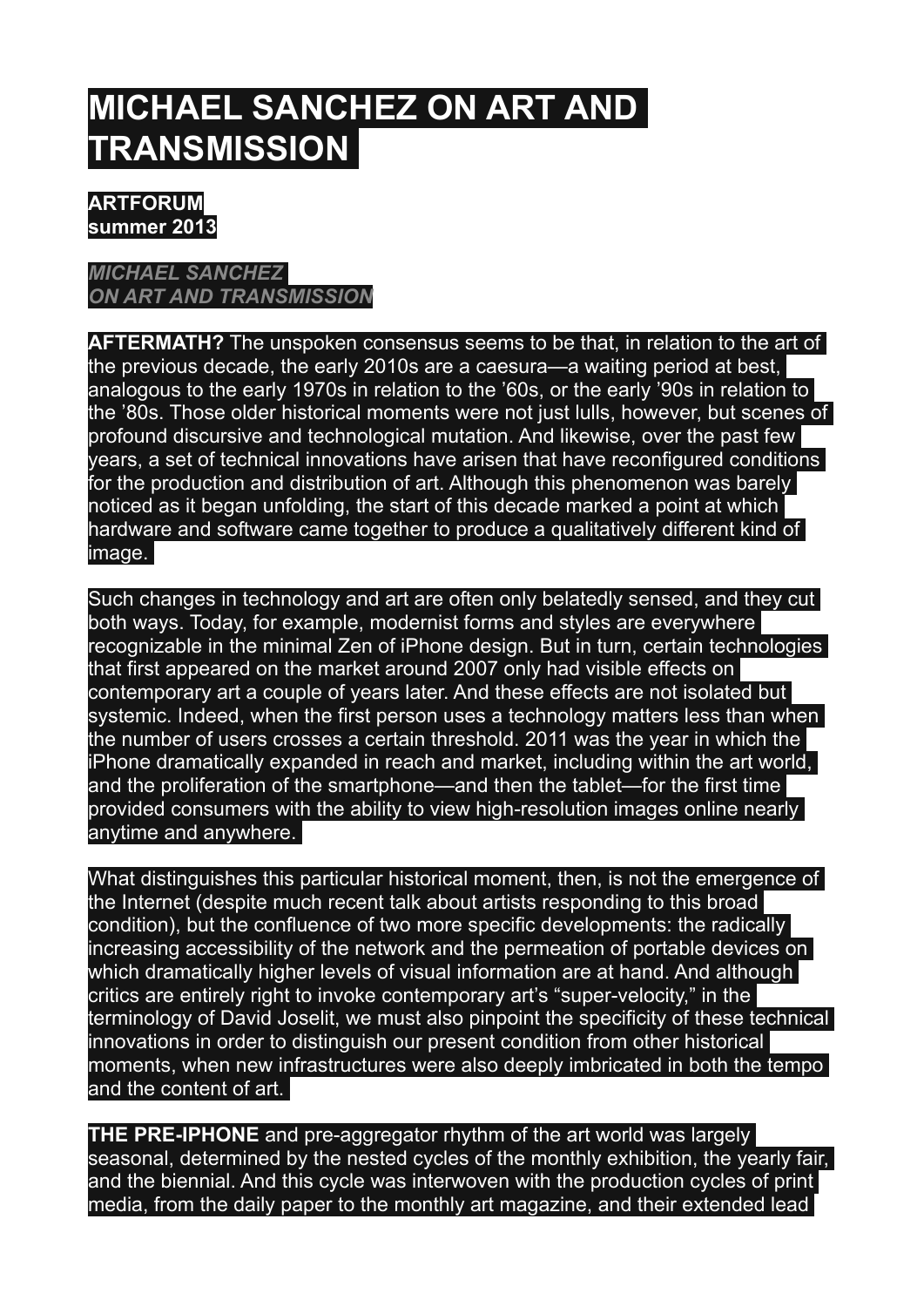time. Within this rhythm, a critic visits an exhibition to write a review, which is then printed in a newspaper or magazine along with an image and, with luck, noticed by a dealer or curator who offers the artist another exhibition—a positive feedback loop familiar from sociological studies of the art system going back to the '60s. With the iPhone and the Web aggregator, the situation is, of course, quite different. An image of an exhibition can be posted the moment it opens, or even before. An artist, curator, or dealer receives an update containing images of the show on her phone, which she then forwards to colleagues, in a chain of events perhaps leading to another exhibition.

It may seem that one obvious consequence of this process is that consensus can now be built much faster, in a matter of hours rather than months or years. Yet this increased speed also disables the judgmental element of consensus in favor of collective attention. What had been a process oflegitimation, attributable to particular institutions or critical bodies, now becomes a process of simplevisibility, attributable to the media apparatus itself, largely outside the channels of print media and cumbersome zeitgeist-encapsulating exhibitions. How these media phenomena might relate to mutations in more traditional distribution structures, such as the emergence of an almost continuous succession of art fairs and the subdivision of monthly exhibitions into microdurations through performance and events programming, remains unclear. But as the 2012 Whitney Biennial demonstrated, the function of the biennial format has clearly become more mnemonic than predictive, more a retrospective than a preview. Art is no longer discovered in biennials and fairs and magazines, but on the phone.

The effects of this acceleration are spatial as well as temporal. Although it was founded in 2008, the aggregator website Contemporary Art Daily, for example, became a primary storage site for images of contemporary art around 2011. On the one hand, Contemporary Art Daily replaces the discrete pages of the print journal and the gallery website with a running scroll, optimized for the interfaces of smartphones and tablets. On the other, the design of the site itself clearly imitates the gallery space, with its clean white layout and minimum of textual interference. But Contemporary Art Daily has also, in tandem, generated physical gallery spaces. A number of galleries sprang up around the turn of the decade, especially in Italy and Germany, that present shows more or less explicitly for distribution on Contemporary Art Daily and sites like it. These galleries all employ a large number of high-wattage fluorescent-light fixtures, as opposed to more traditional spot lighting, making their walls pulsate like a white IPS screen (the now-ubiquitous LCD technology introduced by Apple in 2010).

At once feeding back into the white walls of the gallery and rendering them more easily photographable for instantaneous distribution onto a scrolling surface, the screen brackets the gallery space from both sides. And it already has for some years now. Such fluorescent-lighting systems became ubiquitous in galleries in the mid- to late 2000s, at the same time that galleries began systematically posting images of their exhibitions on their websites. The iPhone, and the smartphones and website designs that have proliferated in its image, has also created the conditions of possibility for another spatial transformation: the dispersal of galleries away from specific neighborhoods, away even from temporary ones such as the fair, so that a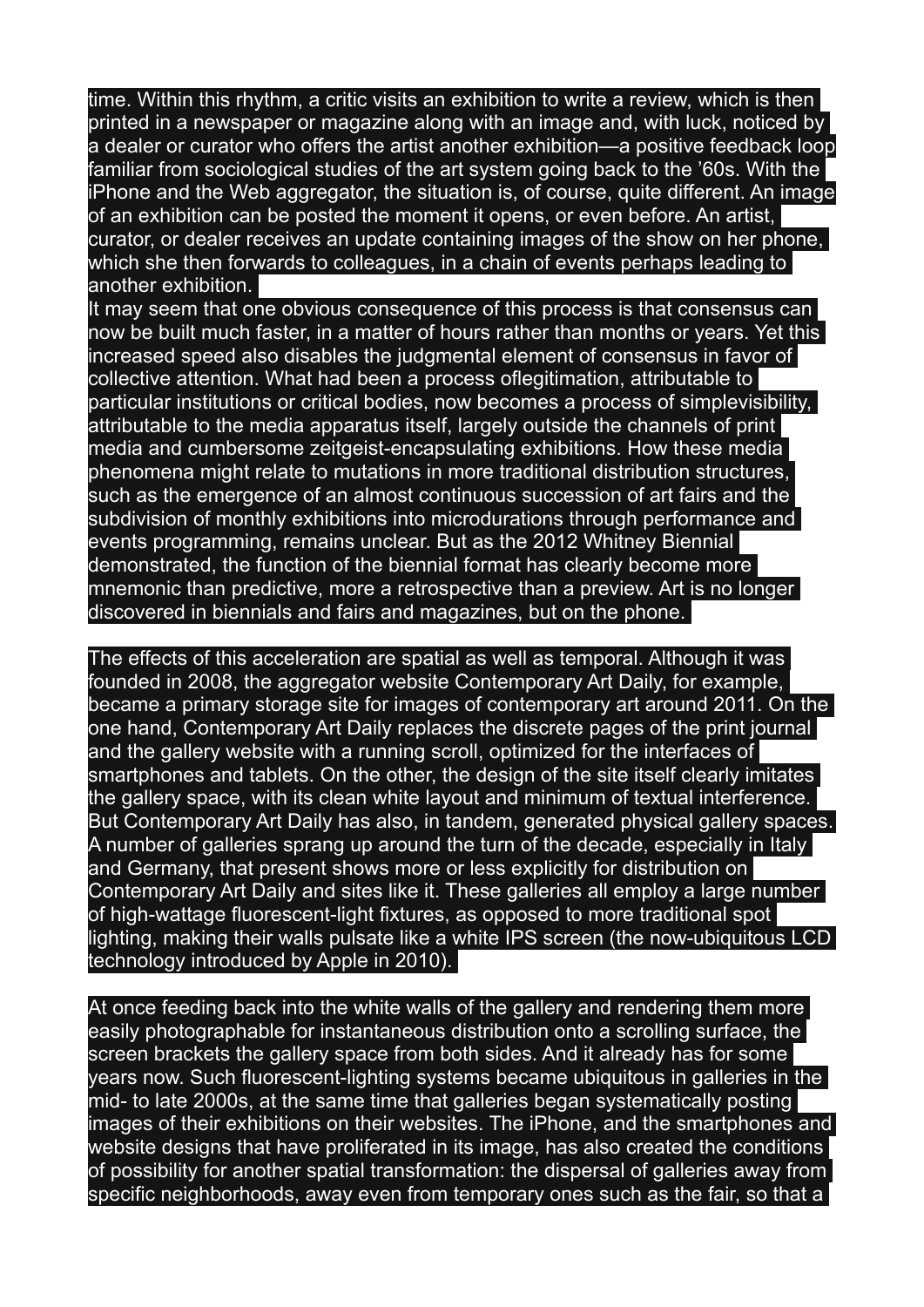geographic sprawl that began in the '70s culminates in a truly decentralized network, the spaces getting brighter the farther they are from the exploded center.

**WHILE THE CASUAL LINKS** may never be precisely determined, the recent history of the IPS screen in all its manifestations is clearly inseparable from the "real-life" experience of the gallery and its contents. And these contents are surprisingly regular, a regularity located solely on the register of visual effects. In 2011, at least two trends crystallized around galleries closely linked to the iPhoneaggregator distribution system. These trends—which have, in the meantime, become strikingly pervasive—are two sides of the same coin. The first is a mania for paintings in unsaturated pastels, off-whites, and especially grays. The second, more visible in sculpture, can be encapsulated by a return to the Surrealist object, in which jarring juxtapositions are made in hues that tend toward neon. The paintings have most often been described as "antigestural" or "subtractive"; the objects are usually described, again in relatively vague terms, as "post-Net" or "meme" art. The absence of a coherent discourse around the works, particularly in print media, is fitting, since it is precisely those channels of distribution that the works are designed to bypass.

The two tropes were illustrated early on in a pair of group shows held successively at Tanya Leighton Gallery in Berlin in the summer of 2011: "The Confidence Man," curated by Gianni Jetzer, and "Grouped Show," curated by Robert O. Fitzpatrick. These are, admittedly, selective examples—but they are nonetheless telling, not only because the aggregative function of the group-show format seems emblematic of the moment but also because the meaning of any trend can be best understood by analyzing the aggregate rather than the isolated practice. Most important, perhaps: I have only seen these exhibitions on Contemporary Art Daily, not in person.

In "The Confidence Man," we saw a predominance of paintings in tones of marbleized white (Pavel Büchler), pastel (Dan Rees), and gray (Fredrik Vaerslev). In late 2010, probably under the influence of the work of Sergej Jensen and Michael Krebber, Vaerslev began making a series of allover scatter paintings that resemble terrazzo tiles or drop cloths, an early example of which was shown in the exhibition. But his work only hints at the astonishing number of gray and gray-brown paintings produced in the past few years, coming out of very different trajectories and locales.

Several features of this trend explain its prevalence within these specific mediatechnological conditions. First, the warm, low-contrast gray-brown tones of these paintings are an ideal foil for the cold colors and high contrast of both the iPhone IPS screen and its simulation via the fluorescent lights of the gallery. Gray actually dims the diodes on the screen, creating a zone of relief for eyes exposed to the full brightness of the white display ground. Second, the paintings generally employ an allover distribution of marks, eliciting a form of unfocus in the eyes—an update of Jackson Pollock's allover "mirage." And if such works are designed to be encountered within a vertical flow of images, passing in front of our eyes at ever faster rates through smartphone scrolling mechanisms, then such unfocus takes on a particular function. Through the vertical scroll, the eye is trained to rapidly target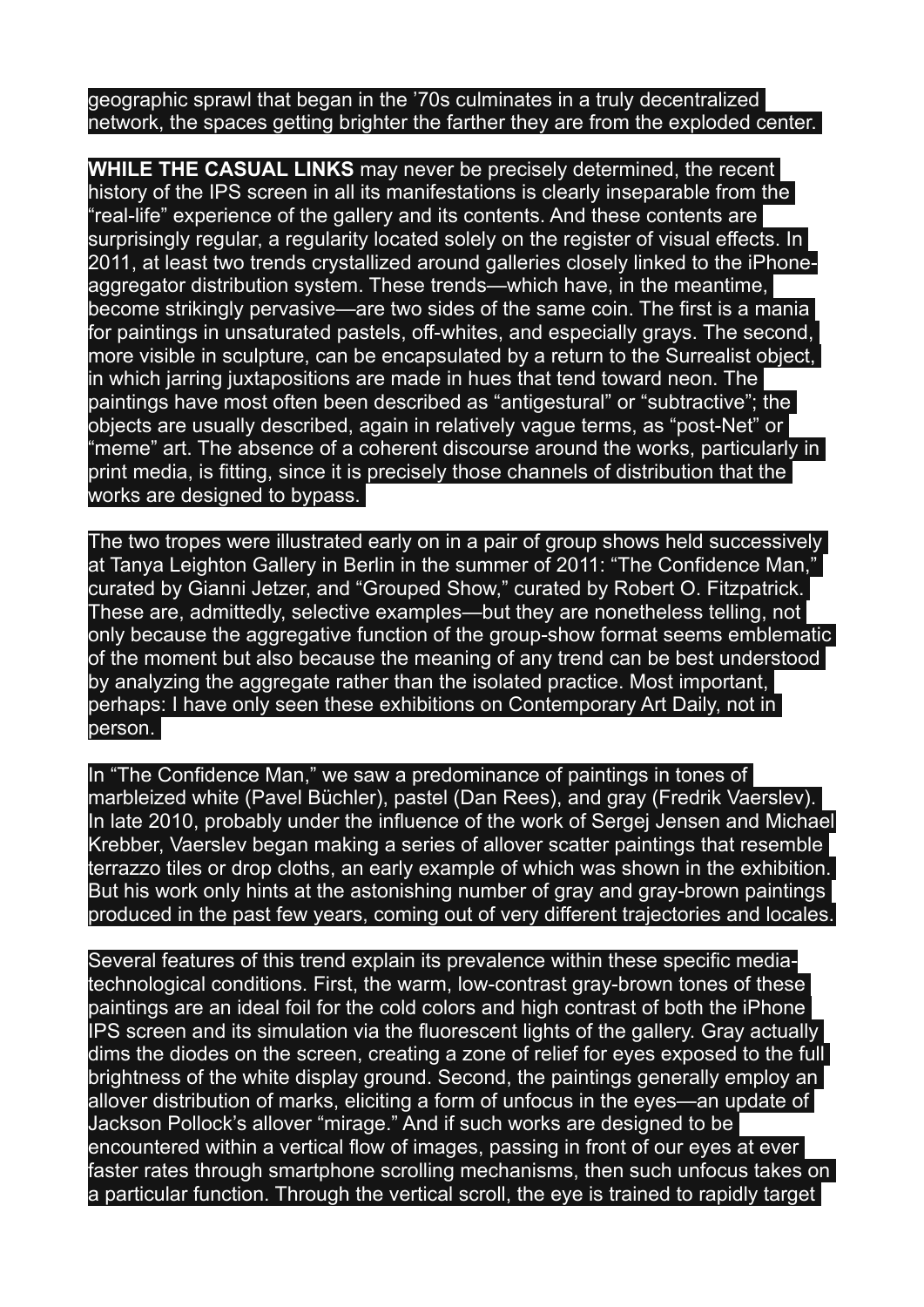relevant data in a noisy stream of images. In some sense, Vaerslev's gray paintings manifest this noise within their very frames. As an undifferentiated mixture of all other colors, gray-brown is highly entropic, providing precisely no information at all. In other words, they are "gray noise."

But such inattention also momentarily releases the eye from its pattern-seeking movements. As the eye is required ever more finely to isolate (and, of course, monetize) information, to filter signal from noise, this particular form of noise seduces through its very lack of information, the painting reprising the conditions of its distribution in a visually therapeutic form. What is particularly interesting about this trend is the affective response it induces in the viewer. Collapsing information with affect, the absence of information is, in this case, also the absence of affect. Or rather, a reduction of affect to its zero degree, inducing in the viewer a state of relaxation that counters the anxiety fed by the speed of the scroll interface, slowing the eye down and dilating the pupils.

The neo-Surrealist objects operate in precisely the opposite way. While the gray paintings aim to counteract the physiological and informational conditions of their distribution, the neo-Surrealist objects, with their jarring colors and juxtapositions, exacerbate those conditions. If information, following Gregory Bateson's famous definition, is "a difference which makes a difference," these works combine maximally different differences in order to create a peculiarly ultrainformative image. Think of Josh Kline's digital composite based on a JPEG of Nicki Minaj wearing a purple crystalline dress, a soft-serve necklace, and leg bandages at the 2011 MTV Video Music Awards, a print that was exhibited at the gallery 47 Canal in New York in November of that year. Kline's work points to the pervasiveness of these visual phenomena beyond the sphere of contemporary art, with screen-ready neons reemerging in fashion at the same time. And the list of "ingredients" in a work by Anicka Yi, arguably the most complex of all the artists currently reviving the Surrealist object, gives a sense of how different these differences can be: Convox Dialer Double Distance of a Shining Path, an aluminum stockpot included in a group show at Bortolami Gallery in New York in April 2011, contains "recalled powdered milk, abolished math, antidepressants, palm tree essence, shaved sea lice, ground Teva rubber dust, Korean thermal clay, steeped Swatch watch . . . cell phone signal jammer, and electric burner."

Where the Surrealist object proper aimed to liberate the unconscious from bourgeois subjectivity, these neo-Surrealist works are addressed not to repressed subjects but to physiological and informatic bodies. The convergence of information and dietary or medicinal regimes in Yi's work encapsulates this shift. As we relate to information in increasingly metabolic terms, obsessing over managing our information intake at "healthy" levels, we now seek out "foods" that are pure and essential (food as signal) over entropic soups. And if Vaerslev's work aims for zero affect, depressing the viewer into a pseudomeditative state. Yi's is an 'antidepressant" (to cite one of the ingredients in her stockpot). Through Yi's affective jamming, the WTF is used to provoke another form of the blank stare, the equal opposite of that dilated gaze elicited by the gray noise of Vaerslev's paintings.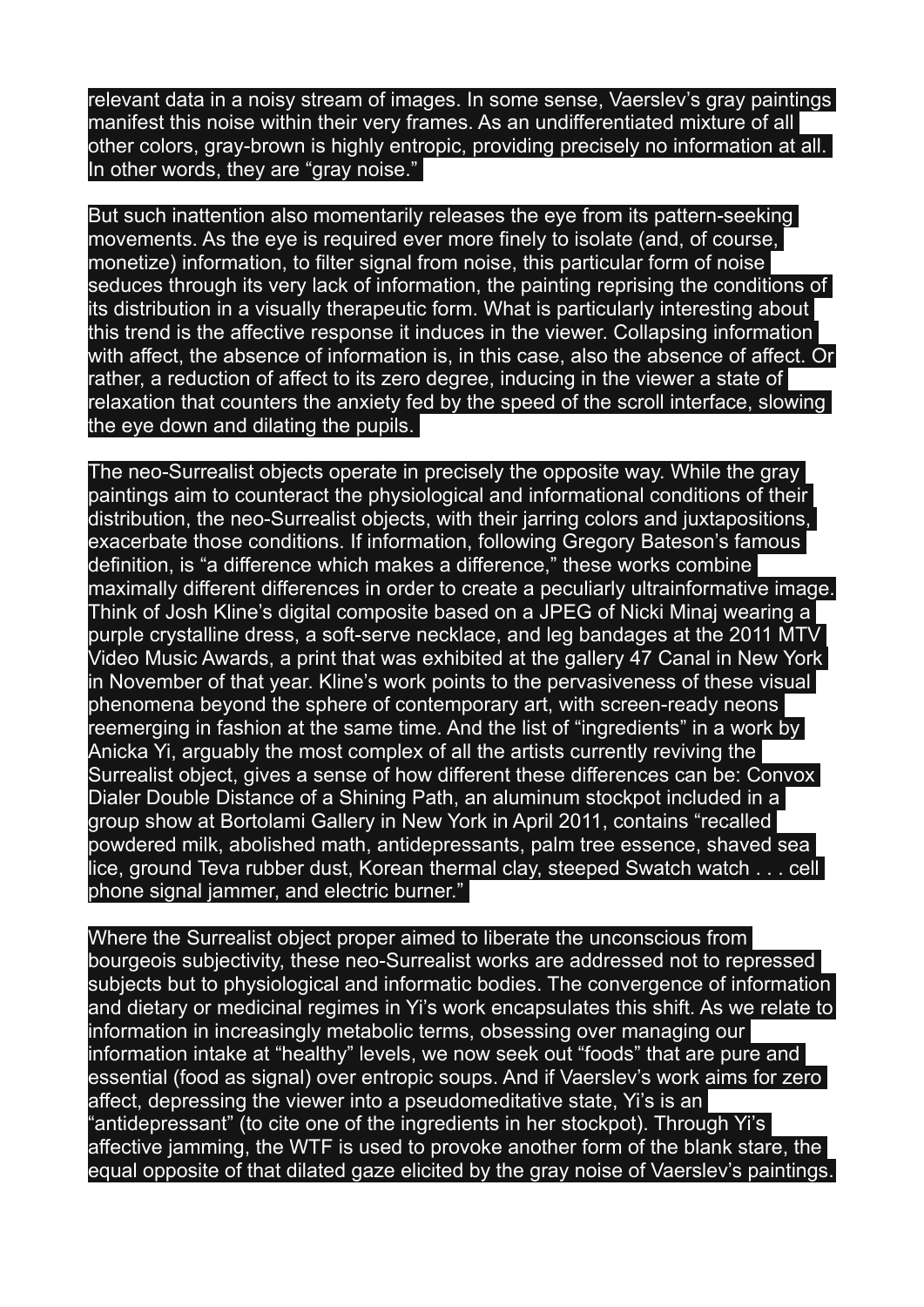Yi and Kline were not included in "Grouped Show," but they are implicated in it through the logic of circulation that seems to define meme art (a blanket category that includes, as I have said, the neo-Surrealist object). The term meme, of course, derives from Richard Dawkins's biologistic account of how genetic and nongenetic data spread, like viruses, through their corporeal transmitters.1 And corporeality and transmission are exactly what is at issue both in the circulation of meme art and in the redefinition of the group and the group show in the present. In April 2010, Kline exhibited paintings made with Axe body wash in a two-person show with Yi, who also began to work with liquids with corporeal connotations around this time. The transmission of information between this collaborative duo took place very much within a group context: the specifically social milieu of 179 Canal, the predecessor of 47 Canal. The following year, in "Grouped Show," Berlin-based artist Timur Si-Qin exhibited Axe Effect, a bottle of Axe body wash, its lid open, dripping neon-green liquid down the wall.

Although Kline's and Si-Qin's works use the same materials, the latter marks a shift. While Kline is interested in Axe as a cultural signifier, one lifestyle brand among many, Si-Qin leverages the physiological effects of the product's specific design. The Axe bottle was redesigned by Unilever in 2011 using an innovative method of product testing designed to bypass the verbal reports of test subjects by fitting them with glasses that tracked their retinal movements within a virtual 3-D environment.2 The X shape of the new design, repeated in its central logo, effectively concentrates attention on the object at its center—crosshairs for the eye's targeting function, using increasingly aggressive formal means to centralize the gaze. And when the Axe body wash was again taken up by Yi and Kline, first in September 2011 and then in July 2012, it was no longer through a process of collaborative osmosis in the context of a group show linked to a social circle, but through the logic of the meme. Si-Qin's meme, which includes both the Axe bottle and its liquid contents, then replicated itself by splitting into its two component parts, taken up by Yi and Kline, respectively. In Yi's fall 2011 exhibition "Sous Vide" at 47 Canal, we found drips of olive oil, a liquid whose color (at least on the screen) almost exactly matched that of the Axe body wash, running down the walls of the gallery. Kline then exhibited a row of vessels containing, among other ingredients, Axe body wash in a Haim Steinbach–like configuration along a shelving unit in a group show at Night Gallery in Los Angeles.

**THE WAY IN WHICH** this meme migrated—from gallery to screen to gallery, between artists on different continents, continuing into more recent exhibitions such as "New Pictures of Common Objects" at MoMA PS1—was a consequence of the specific technical apparatus that hit critical mass around 2011. But not all of its effects are as transparent. This cycle, still slow in many respects, is only increasing in speed, and its quickening produces other categorical shifts: Nicolas Ceccaldi's cyberpunk surveillance-camera feeds, installed at group exhibitions such as Grouped Show" and featured on Contemporary Art Daily, for example, emblematize the global art system's unprecedented ability to monitor itself in near real time. This acceleration has already produced a new intensity of selfobservation on both the systemic and the individual levels. The near-instantaneous feedback of visual trends creates an efficient system in which all information about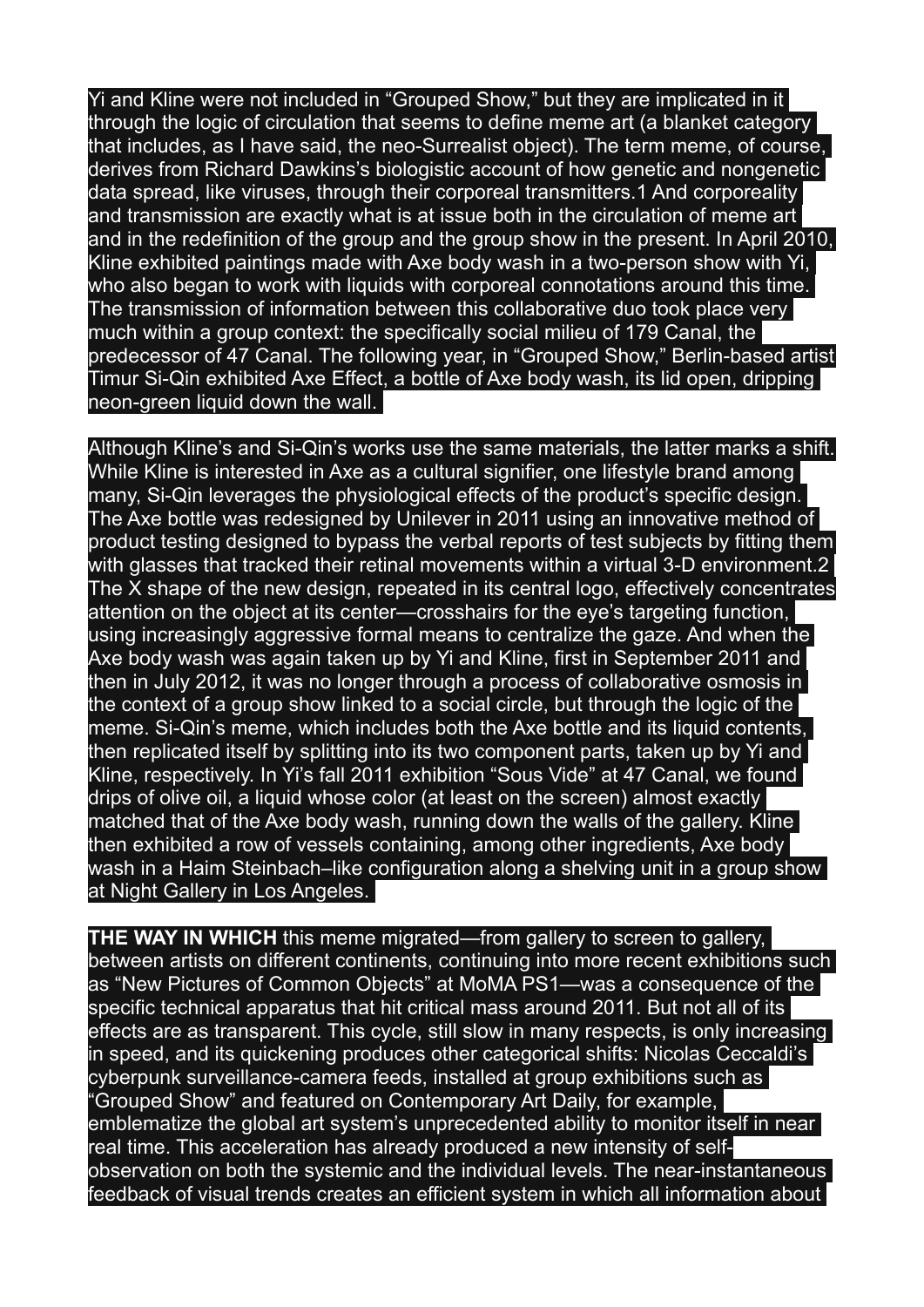art is almost immediately incorporated into the production of future work. The art system, in an expanded sense, becomes a kind of self-monitoring security apparatus—autopoietically regulating images and affects into precisely the categories described above. The circulation of the meme through these bodies and works arises out of a condition of constant observation and feedback. Since this feedback is beyond both verbal discourse and context, with image begetting image, the art mirrors the very Web formats that support or produce it, just as they transitioned from a text-based blog format (Blogspot) to an image-based one (Contemporary Art Daily and Tumblr) around the end of the past decade.

The press release for "Grouped Show" described the exhibition as a hive mind, concretizing a "near-instantaneous peer-to-peer sharing of image, text, media and knowledge content between artists." But while it might seem that the constitution of such a network through the circulation of informational units is comparable to the way that the circulation of artistic references has historically defined and circumscribed social groups of artists, the actors in this contemporary form of network do not constitute their artistic subjectivities through the traditional form of sociological positioning described by Pierre Bourdieu, in which the artist uses references to position herself discursively and differentially in relation to her peers.

In fact, artists today do almost the opposite. A quantitative acceleration produces qualitative effects. If Contemporary Art Daily, for instance, can be understood as a meta–group show, the groupings it generates are based not on the individual practices of specific artists in specific contexts, but on the site's own operations as a self-generating system that is, in turn, linked to a larger system of phones and sites. Whereas Bourdieu's analysis was centered on the nineteenth century, contingent on the ways in which the rhythms of print media defined the operations of the dealer-critic system, the rapid feedback of art trends today is actually eliminating the lag time necessary for the artist to constitute herself as an artistic subject. As media historian Bernhard Siegert has demonstrated, the individual subject is a dependent variable in the development of communications infrastructure, contingent on delays in transmission.3 Without such delays, or lags, there can be no subject. And the subject's asymptotic disappearance amid the effects of acceleration can be linked to the diagnosis made by Giorgio Agamben in the mid-2000s, that contemporary capitalism does not produce subjects so much as non-subjects, through what he calls the "desubjectifying" effects of apparatuses.4

What would such a non-subject look like? In the wide-ranging reception of Agamben's work in the art context during the past decade, such depletion of subjectivity was still understood via fairly traditional models of alienation. And his notion of biological life was curiously marginalized in favor of a definition of life in social terms. The networks implicated in the concept of "life" were seen above all as social networks, shifting the concept of biopolitics into a form of post-Marxism that simply extended the concept of the institution to encompass every aspect of the social life of the subject.

But at this point, it has become impossible to ignore that these networks are technical before they are social, and that the life in question is both biological and